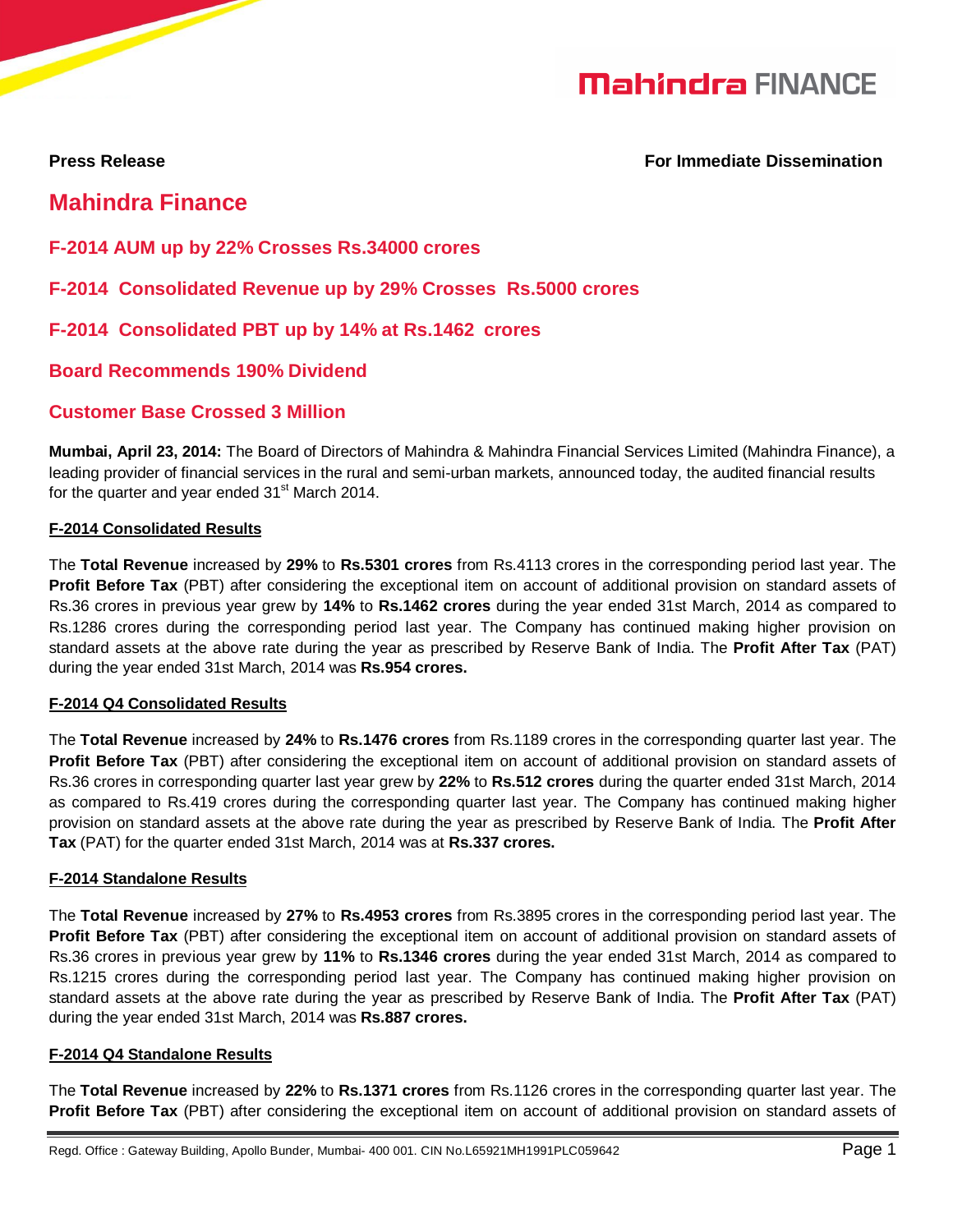# **Mahindra FINANCE**

Rs.36 crores in corresponding quarter last year grew by **18%** to **Rs.469 crores** during the quarter ended 31st March, 2014 as compared to Rs.399 crores during the corresponding quarter last year. The Company has continued making higher provision on standard assets at the above rate during the year as prescribed by Reserve Bank of India. The **Profit After Tax** (PAT) for the quarter ended 31st March, 2014 was at **Rs.311 crores.**

#### **Dividend**

The Board in its meeting held today recommended a dividend of 190% as against 180% (including a special dividend of 10%) paid during the last year.

#### **Operations**

Mahindra Finance, during the year ended 31st March, 2014, had a disbursement of Rs.25400 crores, maintaining its leadership position for vehicles and tractors in the rural and semi urban markets.

The Company maintained healthy growth of business and profits despite slowdown in auto and tractor industry and continuing high cost of borrowings through control of transaction cost and high collection efficiency levels.

The Company has taken special efforts to ensure controlling of NPA accounts. The new branches opened by the Company at the village levels are aimed at improving collections and providing services closer to customers' doorsteps.

Mahindra Finance currently has a network of **893 offices** and **Total Assets Under Management of Rs.34133 crores as on** 31st March, 2014 as against Rs.27913 crores as on 31st March, 2013, a growth of **22%**.

During the year, the Company's customer base has crossed the **3 million** mark in the month of January 2014.

The Company continued to broad base its consortium of lenders by bringing in new Banks, Mutual Funds, Insurance Companies and Trusts.

### **SUBSIDIARIES**

### **Mahindra Insurance Brokers Limited (MIBL)**

During the year ended 31st March 2014, MIBL registered Revenue **at Rs.111.2 Crores** as against Rs.86.3 Crores, registering a growth of **29%** over the same period previous year. The **Profit After Tax (PAT)** was **Rs.42.0 Crores** as against Rs.34.5 Crores, registering a growth of **22%** over the same period previous year.

During the quarter ended 31st March 2014, MIBL registered Revenue **at Rs.32.5 Crores** as against Rs.25.7 Crores, registering a growth of **26%** over the same period previous year. The **Profit After Tax (PAT)** was **Rs.13.0 Crores** as against Rs.10.8 Crores, registering a growth of **20%** over the same period previous year.

### **Mahindra Rural Housing Finance Limited (MRHFL)**

During the year ended 31<sup>st</sup> March 2014, MRHFL **disbursed Rs. 630.6 Crores** as against Rs.432.9 Crores during the previous year, registering a growth of 46 **%** over the previous year. MRHFL registered **Revenue at Rs.212.5 crores** as against Rs.140.4 crores, registering a growth of **51%** over the previous year. The **Profit After Tax (PAT)** was **Rs. 27.1 Crores** as against Rs. 20.3 Crores, registering a growth of **33%** over the same period previous year.

During the quarter ended 31st March 2014, MRHFL **disbursed Rs. 238.9 Crores** as against Rs. 151.6 Crores during the same period previous year, registering a growth of **58%** over the same period previous year. MRHFL registered **Revenue at Rs.65.9 crores** as against Rs.43.4 crores, a growth of **52%** over the same period previous year. The **Profit After Tax (PAT)** was **Rs. 12.5 Crores** as against Rs. 8.7 Crores, registering a growth of **44 %** over the same period previous year.